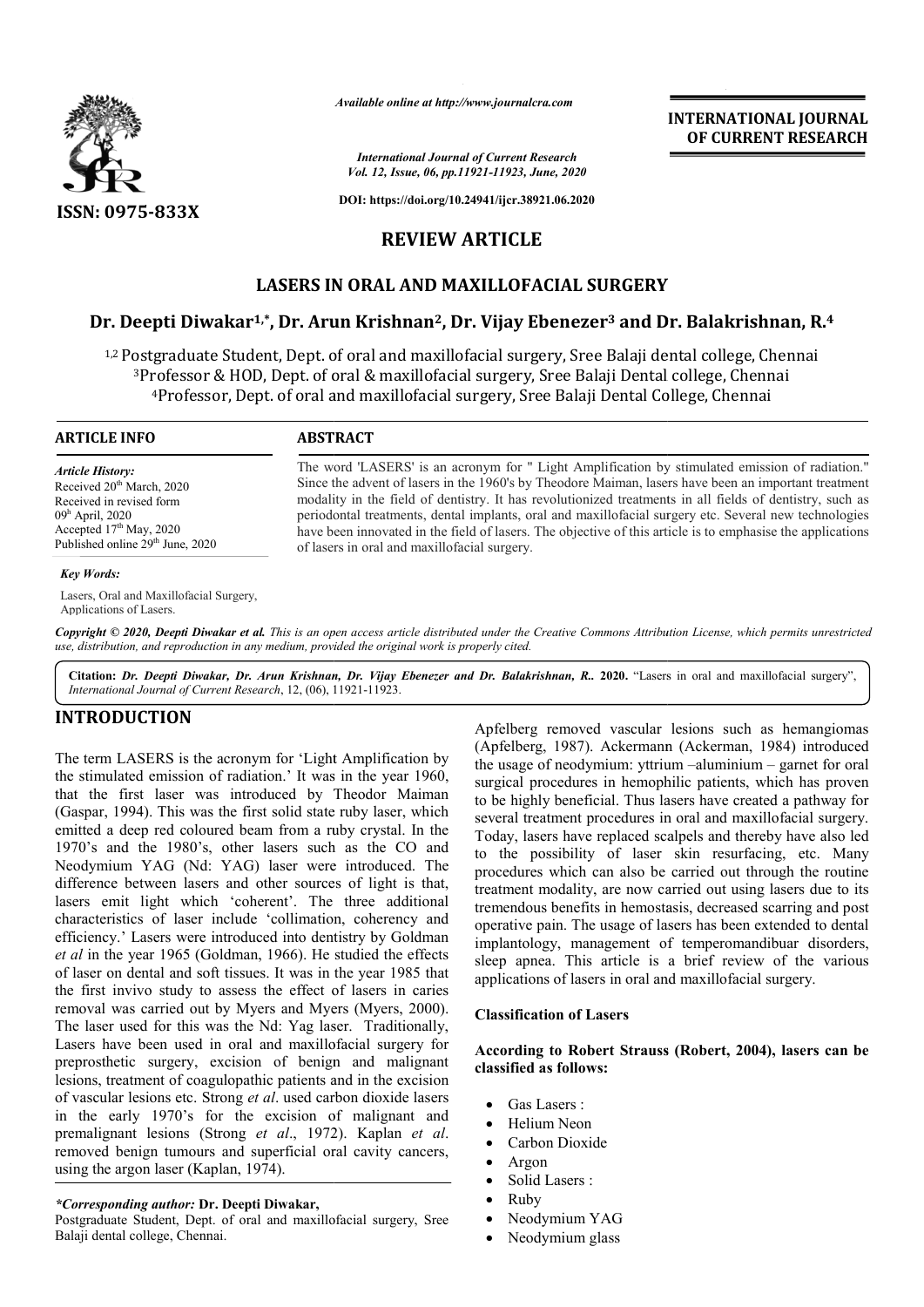- Semiconductor
- Molecular Lasers :
- Excimer
- Free electron Lasers

### **Lasers can also be classified as**

- Hard tissue lasers
- Soft Tissue lasers

**Lasers in oral and maxillofacial surgery:** The lasers used for oral and maxillofacial surgical procedures are of several wavelengths. The most widely used laser is the carbon dioxide laser (CO) because of its excellent affinity for water based soft tissues. The Carbon Dioxide laser has a wavelength of 10,600 nm. It is used for both intraoral and extraoral soft tissue surgical procedures. As Robert Strauss quoted (Robert, 2004), in the 1980's, the hollow wave guided technology was introduced thereby making the usage of  $CO<sub>2</sub>$  lasers easier. Romanos *et al*. stated that most oral surgical procedures can be carried out without local anaesthesia using Nd:YAG laser, as this had a pulse duration shorter than the time required to initiate a nerve action potential (Romanos, 1994). White *et al*. concluded that Nd:YAG laser can be used for intraoral soft tissue applications without anaesthesia and with minimal bleeding (White, 1991). The erbium: YAG laser has a wavelength of 2940 nm, and is highly useful for dental implant and cosmetic facial surgical procedures, as stated by R. Strauss<sup>8</sup>. The holmium: YAG laser is used for TMJ disorders treatment. Romanos found that the diode lasers have higher precision than the  $CO<sub>2</sub>$  and Nd:YAG lasers.

### **Application of lasers in oral and maxillofacial surgery**

**Incisional and excisonal procedures:** The most common and essential use of lasers in oral and maxillofacial surgery is as a replacement to the conventional scalpels. As Robert Strauss (Robert, 2004) quoted, the 'Focused mode' technqiue is used to make an incison, wherein a small spot of 0.1-0.5mm size is created using a power of 4 to 10 W. The usage of lasers has the advantage of minimal bleeding and scarring and hence does not require suturing, unless it is required for the purpose of cosmesis. Lesions such as fibroma, mucocele, papilloma, gingival lesions, tongue lesions, benign salivary gland lesions, salivary stones and procedures such as incisional and excisional biopsy, vestibuloplasty etc. are carried out using lasers.

**Ablation and vaporisation procedures:** Vaporisation, also called as 'tissue ablation' is carried out to superifically remove a tissue. This is performed when the lesion is confined to the epithelium alone or the epithelium and the underlying superficial submucosa. Robert Strauss *et al*. described the technique used for this as the 'defocused' method, in which a spot size of 1.5 to 3mm is used (Robert, 2004). The power used is the same as for incisional and excisonal procedures. Ablation is used for the removal of small amounts of tissue. R. Strauss *al*. quoted that apicocectomy can be carried out using the Er: YAG laser initially, followed by the  $Co<sub>2</sub>$  laser, which helps in the complete removal of tissue remnants (Strauss, 2000). The lesions that are treated by this procedure include leukoplakias, lichenplanus, papillomatosis, hyperkeratosis, oral melanosis, tissue hyperplasia *et* etc.

**Hemostasis:** The most important property of lasers is that it provides a bloodless surgical field for the operating surgeon.

It is therefore used in order to induce hemostasis in the operating site. The principle behind this property of lasers is that it causes contraction of the vascular wall collagen, which leads to the constriction of the vessel opening thereby causing hemostasis (Robert, 2004).

**Cosmetic surgery:** Although the usage of lasers was initially confined to basic procedures, in the recent times lasers are being increasingly used for cosmetic procedures such as cosmetic skin resurfacing to treat skin wrinkles and remove facial lesions (Robert, 2004). Lasers will remove only the layers of tissue and do not damage the underlying reticular dermis, hair follicles, sebaceous glands etc. Some of the conditions treated thus are tissue tags, epidermal nevi, skin wrinkles, melasma. Procedures such as endoscopic brow lift, blepharoplasty, scar revision etc are also performed (Robert, 2004).

**Laser assisted uvuloplasty:** Snoring and mild sleep related disorders are treated by uvuloplasty procedures. Kammami *et al*. in the year 1990 described the usage of lasers for this uvuloplasty procedure (Kamami, 1990). The technique and procedure havenot been widely accepted and is hardly used.

**Dental implantology:** El Montaser *et al*. suggested the usage of lasers in the hard tissue preparation for implant placement (ElMontaser, 1999). But, lasers are primarily used only for the treatment of peri-implantitis. R. Strauss *et al*. stated that lasers have beneficial properties in soft tissue management surrounding dental implants. Kriesler *et al*. studied the effects of various lasers such Nd:YAG, Er:YAG, Co<sub>2</sub> Ho:YAG on metal surfaces 14. It was concluded that Nd:YAG and Ho:YAG lasers should not be used for implant surgery as they harm the surface of endosseous implants. They described that  $Co<sub>2</sub>$  and Er:YAG lasers should only be used at low power. The usage of lasers in second stage implant surgery is very limited. However, using Er:YAG laser was found to be less traumatic and also aided in decreasing post operative pain at this stage, as studied by Arnabat Dominguez *et al*. (2003). Robert Strauss *et al*. stated that the treatment of peri implantitis is carried out using  $Co<sub>2</sub>$  Er:YAG and diode lasers (Robert, 2004).

**Temperomandibular joint surgery:** The primary treatment modality for internal derangements of temperomandibular joint is arthroscopic surgery. Lasers can be used in these procedures as they provide hemostasis within the joint without causing thermal damage. Robert Strauss quote dthe use of Co, Er:YAG and Ho:YAG lasers for this (Robert, 2004). Procedures such as diskoplasty, diskectomy, synovectomy, eminectomy etc. are carried out using lasers.

**Scar revision:** In today's world removal of scars and esthetic improvement are of primary importance. Maxillofacial procedures often tend to cause scars. Pulse dyed lasers (PDL'S), Er:YAG and  $CO<sub>2</sub>$  lasers can be used for these procedures. Bradley *et al*. described the usage of PDLs for treatment of hypertrophic scars <sup>16</sup>. Atrophic scars are treated with Er:YAG and  $CO<sub>2</sub>$  lasers as mentioned by R.Strauss (Robert, 2004).

**Pediatric surgery:** Strauss quoted that Co<sub>2</sub> lasers are effective in cleft surgery in implants. Congenital vascular malformations such as hemangiomas are treated by argon, Nd:YAG and dye lasers (Strauss, 2000).